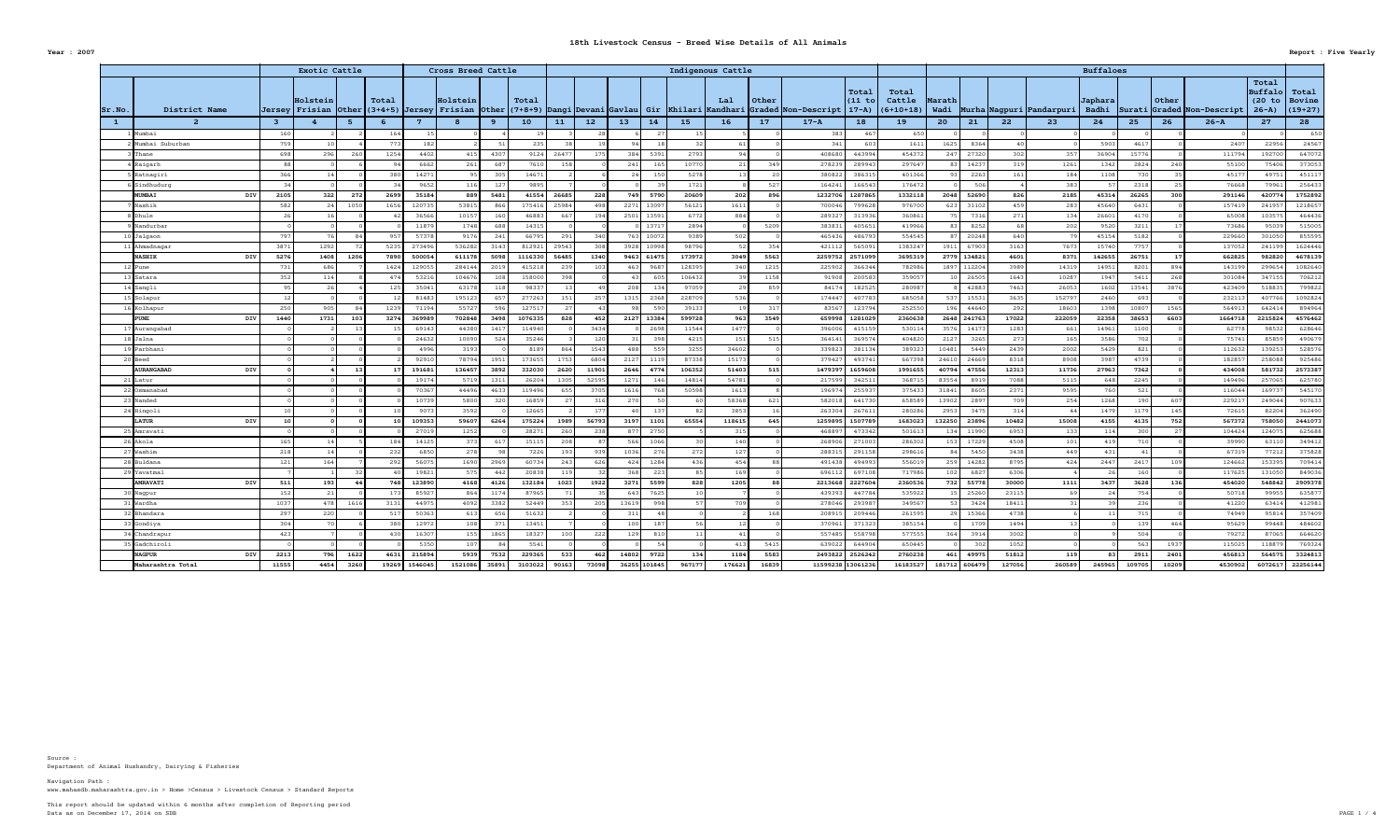Department of Animal Husbandry, Dairying & Fisheries Source :

|            | Exotic\C.B.Sheep<br><b>Indigenous Sheep</b>                         |    |       |      |                                                                        |                |                 |                                 |                                                            |                        |                 | Goat           |                                           |                                                 |                 |                       |            | <b>Horses</b>              |                                           |                 |                       |     | Ponies                     |                                  |                                      |                           | Donkey      |                                  |                                 |
|------------|---------------------------------------------------------------------|----|-------|------|------------------------------------------------------------------------|----------------|-----------------|---------------------------------|------------------------------------------------------------|------------------------|-----------------|----------------|-------------------------------------------|-------------------------------------------------|-----------------|-----------------------|------------|----------------------------|-------------------------------------------|-----------------|-----------------------|-----|----------------------------|----------------------------------|--------------------------------------|---------------------------|-------------|----------------------------------|---------------------------------|
|            | Merino Rambullete $\vert$ Carridale $\vert$ Other $\vert$ C.B.Sheep |    |       |      | Total<br>Exotic<br>$\setminus C$ . B<br><b>Sheep</b><br>(29)<br>to 33) |                |                 | Deccani Other Non-Descript      | Total<br>(35)<br>Total<br>Sheep<br>to.<br>$(34+38)$<br>37) | Osamana Sangam<br>Badi |                 |                | Non-Descript<br>Neri $ 0$ ther (35 to 37) | $\mid$ Total<br>Goat<br>$(40 to  $ Kathe<br>43) |                 | Vadi   Malani   Other |            | Non-Descript<br>(35 to 37) | Total<br><b>Horses</b><br>$(45$ to<br>48) | <b>Kathe</b>    | Vadi   Malani   Other |     | Non-Descript<br>(35 to 37) | Total<br>Ponies<br>(50 to<br>53) | Total<br><b>Mules</b><br>$ (34+38) $ | $ $ Italian $ $ Deshi $ $ |             | Total<br>Donkey<br>(56 to<br>57) | Total Equine<br>$(49+54+55+58)$ |
| 29         | 30                                                                  | 31 | 32    | 33   | 34                                                                     | 35             | 36              | 37                              | 38<br>39                                                   | 40                     | 41              | 42             | 43                                        | 44                                              | 45              | 46                    | 47         | 48                         | 49                                        | 50              | 51                    | 52  | 53                         | 54                               | 55                                   | 56                        | 57          | 58                               | 59                              |
|            |                                                                     |    |       |      |                                                                        |                |                 |                                 |                                                            | 154                    | 42.             | 249            | 787                                       | 1613                                            |                 |                       |            |                            |                                           |                 |                       |     |                            |                                  |                                      |                           |             |                                  |                                 |
|            |                                                                     |    |       |      |                                                                        |                |                 |                                 | 133                                                        | 514                    | 1274            | 1109           | 2125                                      | 5022                                            |                 |                       |            |                            |                                           |                 |                       |     |                            |                                  |                                      |                           |             |                                  |                                 |
|            |                                                                     |    |       |      |                                                                        |                | 75              | 1820                            | 1920<br>1911                                               | 2091                   | 12231           | 676            | 18843                                     | 203433                                          |                 | 379                   |            | 486                        | 915                                       |                 |                       |     |                            |                                  |                                      |                           | 129         | 129                              | 1048                            |
|            |                                                                     |    |       |      |                                                                        |                | 171             | 1157                            | 1460<br>1460                                               | 1291                   |                 | 1417           | 91278                                     | 94633                                           |                 |                       |            | 592                        | 610                                       |                 |                       |     |                            |                                  |                                      |                           |             |                                  | 706                             |
|            |                                                                     |    |       |      |                                                                        |                | 28              | 23                              |                                                            | 1931                   | 160             | 243            | 33228                                     | 35562                                           |                 |                       |            |                            | 62 l                                      |                 |                       |     |                            |                                  |                                      |                           | 107         | 111                              | 174                             |
|            |                                                                     |    |       |      |                                                                        |                |                 |                                 |                                                            | 348                    |                 | 410            | 29476                                     | 30238                                           |                 |                       |            |                            |                                           |                 |                       |     |                            |                                  |                                      |                           |             |                                  | 24                              |
|            |                                                                     |    | -35 L |      |                                                                        |                | 314<br>20       | 3078                            | 3592<br>3651                                               | 6329                   | 14739           | 4104           | 345329                                    | 370501                                          | 100             | 438                   | 41         | 1165                       | 1744                                      |                 |                       |     |                            |                                  |                                      |                           | 312         | 329                              | 2108                            |
|            |                                                                     |    |       |      | 111                                                                    | 3679           | 2954            | 347985 354618                   | 354729                                                     | 16031                  | 17618           | 8750           | 604486                                    | 646885                                          | 138             |                       | 117        | 5275                       | 5535                                      |                 |                       |     | 329                        | 360                              |                                      |                           | 1190        | 1234                             | 7138                            |
|            | 205                                                                 |    | 140   |      |                                                                        | 2948           |                 | 297918                          | 301759<br>302141                                           | 3694                   | 5659            | 2440           | 277924                                    | 28971                                           | 258             |                       |            | 6498                       | 6772                                      |                 |                       |     | 143                        |                                  |                                      |                           | 534         | 534                              | 7468                            |
|            |                                                                     |    |       |      |                                                                        | 1381           |                 | 13763                           | 15229<br>15225                                             | 3650                   | 2823            | 1782           | 312633                                    | 320888                                          |                 |                       |            | 432                        | 439                                       |                 |                       |     |                            |                                  |                                      |                           | 1384        | 1581                             | 2061                            |
|            |                                                                     |    |       |      |                                                                        |                | 505             | 29414                           | 30524<br>30524                                             | 7438                   | 4671            | 1731           | 407182                                    | 421022                                          | 221             |                       |            | 864                        | 1105                                      |                 | 754                   |     | 200                        | 969                              |                                      |                           | 1885        | 1952                             | 4026                            |
|            |                                                                     |    |       |      |                                                                        | 31120          | 411             | 299338 33457                    | 334573                                                     | 64683                  | 108747          | 10474          | 732295                                    | 916199                                          |                 |                       |            | 2232                       | 2452                                      |                 |                       |     | 137                        | 177                              |                                      |                           | 2888        | 2899                             | 5528                            |
| 118<br>472 | 235                                                                 |    | 144   |      | 497<br>-539                                                            | 39633<br>33613 | 8648<br>381     | 988418 1036699<br>342353 379776 | 1037196<br>380315                                          | 95496<br>96733         | 139518<br>24281 | 25177<br>10067 | 2334520<br>403814                         | 2594711<br>534895                               | 749<br>867      | 102<br>130            | 151<br>553 | 15301<br>2541              | 16303<br>4091                             | 126             | 762                   |     | 821<br>286                 | 1709<br>337                      |                                      | 319                       | 7881<br>955 | 8200<br>1020                     | 26221<br>5459                   |
|            |                                                                     |    | 330   | 811  |                                                                        | 14826          | 1314            | 294342 310482                   | 311623                                                     | 57942                  | 487             | 441            | 332303                                    | 391173                                          | 342             |                       |            | 1288                       | 1725                                      |                 |                       |     |                            | 220                              |                                      |                           | 1431        | 1590                             | 3535                            |
|            |                                                                     |    |       | 401  | 1141<br>401                                                            | 43391          | 2288            | 128011                          | 194683<br>194282                                           | 210701                 | 1073            | 4507           | 171642                                    | 387923                                          |                 |                       |            | 659                        | 747                                       |                 |                       |     |                            | 109                              |                                      |                           | 1337        | 1337                             | 2193                            |
| 461        |                                                                     |    |       | 1144 | 1604                                                                   | 62874          | 1889            | 132230 214001                   | 215605                                                     | 403325                 | 1663            | 7728           | 431692                                    | 844408                                          | 291             |                       |            | 1022                       | 1384                                      |                 |                       |     |                            |                                  |                                      |                           | 2846        | 2860                             | 4305                            |
|            |                                                                     |    |       | 1754 | 1755                                                                   | 30328          | -22             | 133353 163907                   | 165662                                                     | 24152                  | 640             | 516            | 163782                                    | 189090                                          | 51              |                       |            | 1748                       | 1836                                      |                 |                       |     |                            |                                  |                                      |                           | 136         | 136                              | 2078                            |
| 932        |                                                                     |    | 330   | 4177 | 5440                                                                   | 185032         | 4712            | 1030289 1262448                 | 1267888                                                    | 792853                 | 28144           | 23259          | 1503233                                   | 2347489                                         | 1622            | 177                   | 726        | 7258                       | 9783                                      | 146             |                       | 159 | 513                        | 819                              |                                      | 238                       | 6705        | 6943                             | 17570                           |
|            |                                                                     |    |       |      |                                                                        | 1142           |                 | 95676                           | 97079<br>97079                                             | 17338                  | 9304            | 2522           | 324531                                    | 353695                                          |                 |                       |            | 555                        | 644                                       |                 |                       |     |                            |                                  |                                      |                           | 31(         | 310                              | 1057                            |
|            |                                                                     |    |       |      |                                                                        |                |                 | 26775                           | 26831<br>26831                                             | 2327                   | 629             | 469            | 220610                                    | 224035                                          |                 |                       |            | 138                        | 153                                       |                 |                       |     |                            |                                  |                                      |                           |             |                                  | 206                             |
|            |                                                                     |    |       | 170  | 170                                                                    |                | 930<br>31       | 22876                           | 24287<br>24117                                             | 23576                  | 994             | 303            | 185334                                    | 210207                                          | 17 <sup>1</sup> |                       |            |                            | 104                                       |                 |                       |     |                            |                                  |                                      |                           | 909         | 909                              | 1018                            |
| 166        |                                                                     |    |       | 555  | 809                                                                    | 6309           | 217             | 82292                           | 90780<br>91589                                             | 91882                  | 5279            | 2226           | 357021                                    | 456408                                          |                 |                       |            | 444                        | 466                                       |                 |                       |     |                            |                                  |                                      |                           | 435         | 439                              | 916                             |
| 166        |                                                                     |    | 88    | 725  | 979                                                                    | 8408           | 2780            | 227619 238807                   | 239786                                                     | 135123                 | 16206           | 5520           |                                           | 1087496 1244345                                 | 139             |                       |            | 1223                       | 1367                                      |                 |                       |     | 95                         | 113                              |                                      |                           | 1707        | 1711                             | 3197                            |
|            |                                                                     |    |       | 13   |                                                                        | 13403          |                 | 25697                           | 39704<br>39717                                             | 94277                  | 1479            | 1268           | 57398                                     | 154422                                          |                 |                       |            | 85                         | 182                                       | 10 <sup>1</sup> |                       |     |                            |                                  |                                      |                           | 1285        | 1285                             | 1489                            |
| 184        |                                                                     |    |       | 69   | 290                                                                    | 2704           |                 | 34652                           | 37412<br>37702                                             | 126990                 | 581             | 1229           | 61515                                     | 190315                                          | 18              |                       |            | 165                        | 189                                       |                 |                       |     |                            |                                  |                                      |                           | 876         | 877                              | 1087                            |
|            |                                                                     |    |       |      |                                                                        | 1824           |                 | 50799                           | 53015<br>53015                                             | 13861                  | 1724            | 773            | 362343                                    | 378701                                          |                 |                       |            | 112                        | 176                                       |                 |                       |     |                            |                                  |                                      |                           | 6617        | 6617                             | 6806                            |
|            |                                                                     |    |       |      |                                                                        |                |                 | 5777                            | 5781<br>5781                                               | 3718                   | 2328            | 1595           | 148963                                    | 156604                                          |                 |                       |            | 34                         | 39                                        |                 |                       |     |                            |                                  |                                      |                           | 231         | 231                              | 270                             |
| 184        |                                                                     |    |       | 82   | 303                                                                    | 17935          | 1052            | 116925 135912                   | 136215                                                     | 238846                 | 6112            | 4865           | 630219                                    | 880042                                          | 176             |                       |            | 396                        | 586                                       | -23             |                       |     | -23                        |                                  |                                      |                           | 9009        | 9010                             | 9652                            |
|            |                                                                     |    |       |      |                                                                        |                | 10 <sup>1</sup> | 59399                           | 59409<br>59409                                             | 2267                   | 812             |                | 299709                                    | 302790                                          | -80 l           |                       |            | 1181                       | 1263                                      |                 |                       |     |                            |                                  |                                      |                           | 1817        | 1817                             | 3107                            |
|            |                                                                     |    |       |      |                                                                        |                | 98              | 6726                            | 6831<br>6831                                               | 925                    | 2073            | 482            | 167046                                    | 170526                                          | 1080            |                       |            | 355                        | 1441                                      |                 |                       |     |                            |                                  |                                      |                           | 861         | 901                              | 2356                            |
|            |                                                                     |    |       |      |                                                                        |                |                 | 10648                           | 10648<br>10648                                             | 937                    | 159             | 369            | 168934                                    | 170399                                          | 11              |                       |            | 213                        | 224                                       |                 |                       |     | 208                        | 215                              |                                      |                           | 330         | 333                              | 772                             |
|            |                                                                     |    |       |      |                                                                        |                | 1658            | 80243                           | 81901<br>81901                                             | 1571                   | 1662            | 805            | 330719                                    | 334757                                          | 28              |                       | -22        | 831                        | 881                                       |                 |                       |     |                            |                                  |                                      |                           | 1972        | 1984                             | 2891                            |
|            |                                                                     |    |       |      |                                                                        | 300            |                 | 19852                           | 20152<br>20152                                             | 188                    | 395             |                | 457938                                    | 458567                                          |                 |                       |            | 956                        | 1007                                      |                 |                       |     |                            |                                  |                                      |                           | 529         | 529                              | 1536                            |
|            |                                                                     |    |       |      |                                                                        |                | 1665<br>408     | 176868 178941                   | 178941                                                     | 5888                   | 5101            | 1704           |                                           | 1424346 1437039                                 | 1250            |                       | - 28 I     | 3536                       | 4816                                      | 18 I            |                       |     | 259                        | 282                              |                                      |                           | 5509        | 5564                             | 10662                           |
|            |                                                                     |    |       |      |                                                                        |                |                 | 9080                            | 9080<br>9080                                               | 402                    |                 |                | 332728                                    | 333153                                          | 30              |                       |            | 199                        | 242                                       |                 |                       |     |                            |                                  |                                      |                           | 222         | 230                              | 472                             |
|            |                                                                     |    |       |      |                                                                        |                |                 | 2472                            | 2472<br>2472                                               | 1564                   | 717             |                | 187200                                    | 189565                                          |                 |                       |            |                            | 78                                        |                 |                       |     |                            |                                  |                                      |                           |             |                                  | 104                             |
|            |                                                                     |    |       |      |                                                                        |                |                 | 939                             | 939<br>939                                                 |                        | 374             |                | 200947                                    | 201405                                          |                 |                       |            |                            |                                           |                 |                       |     |                            |                                  |                                      |                           |             |                                  |                                 |
|            |                                                                     |    |       |      |                                                                        |                |                 | 400                             | 400<br>400                                                 | 270                    | 169             | 2400           | 193290                                    | 196129                                          |                 |                       |            |                            |                                           |                 |                       |     |                            |                                  |                                      |                           |             |                                  |                                 |
| 3438       |                                                                     |    |       |      | 3438                                                                   |                |                 | 7034                            | 7034<br>10472                                              |                        |                 |                | 302561                                    | 302633                                          |                 |                       |            |                            |                                           |                 |                       |     |                            |                                  |                                      |                           |             |                                  |                                 |
|            |                                                                     |    |       |      |                                                                        |                | 410             | 21910                           | 22320<br>22320                                             | 46                     |                 | 753            | 293357                                    | 294156                                          |                 |                       |            |                            |                                           |                 |                       |     |                            |                                  |                                      |                           |             | 15                               |                                 |
| 3438       |                                                                     |    |       |      | 3438                                                                   |                | 410             | 41835 42245                     | 45683                                                      | 2351                   | 1315            | 3292           |                                           | 1510083 1517041                                 | 61              |                       |            | -269                       | 344                                       |                 |                       |     |                            |                                  |                                      |                           | 303         | 313                              | 657                             |
| 4856       | 273                                                                 |    | 599   | 4986 | 10716                                                                  |                | 252140 61472    | 2585032 2898644                 | 2909360                                                    | 1276886                | 211135          | 67921          |                                           | 8835226 10391168                                | 4097            | 732                   | 966        | 29148                      | 34943                                     | 335             | 767                   | 165 | 1740                       | 3007                             |                                      | 644                       | 31426       | 32070                            | 70067                           |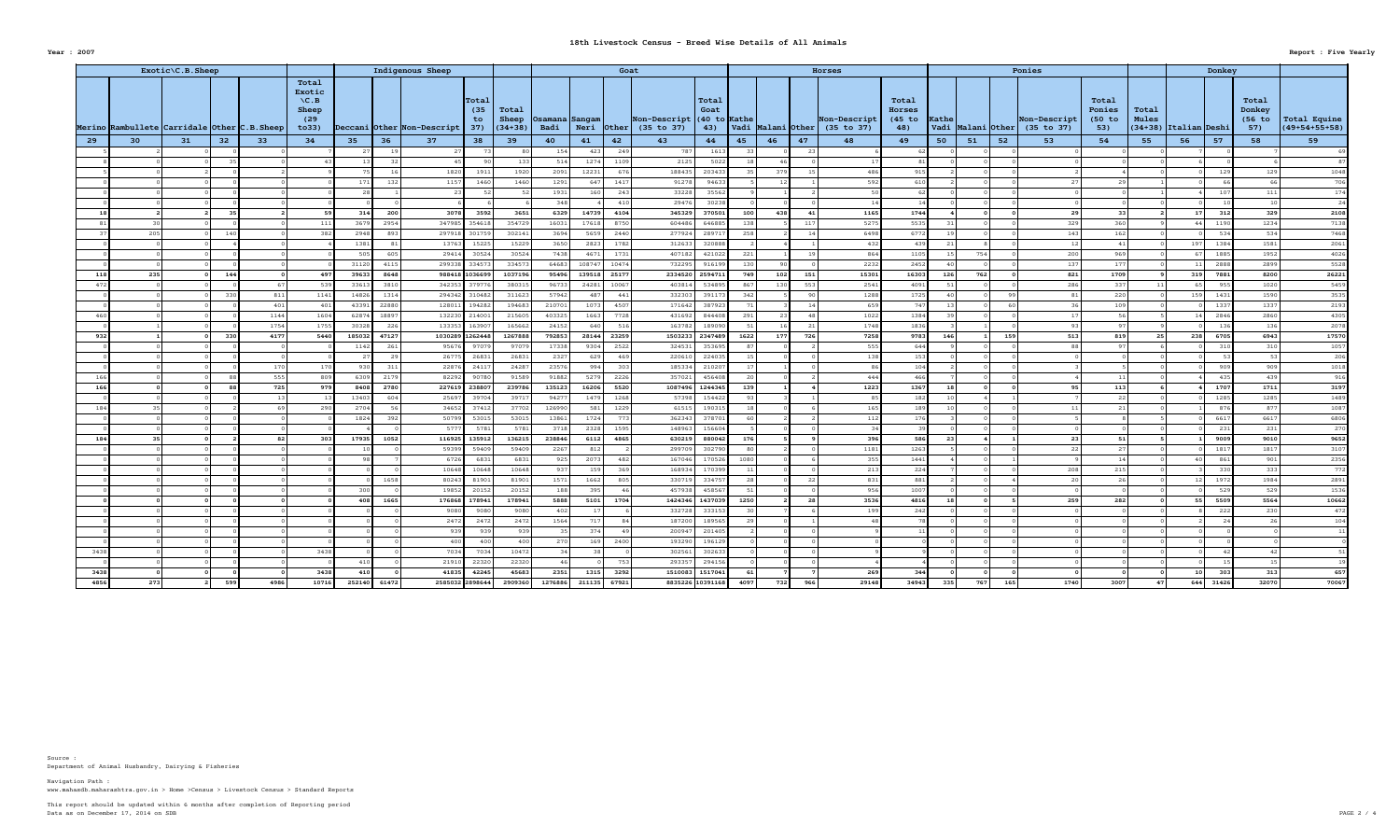Department of Animal Husbandry, Dairying & Fisheries Source :

|    | Camel            | Exotic Pig                  |      |                    |                         |      | C.B.Pig                               |      |                                 |       | Indigenous Pig     |                                          |                       |                                                            |                       |       | Rabbits         |                  |                 | Cocks                                                                                                                                      |                        |                | Hens         |                  |                         | Deshi Chickens |                                                            |              |                    | Improved Chickens |
|----|------------------|-----------------------------|------|--------------------|-------------------------|------|---------------------------------------|------|---------------------------------|-------|--------------------|------------------------------------------|-----------------------|------------------------------------------------------------|-----------------------|-------|-----------------|------------------|-----------------|--------------------------------------------------------------------------------------------------------------------------------------------|------------------------|----------------|--------------|------------------|-------------------------|----------------|------------------------------------------------------------|--------------|--------------------|-------------------|
|    | Bikaneri Marwari | Total<br>Camel<br>$(60+61)$ |      | Landres Yarkshires | Total<br>Exotic<br>Pigs |      | $(60+61)$  Landres  Yarkshires  Other |      | Total<br> C.B.Pigs<br>$(66+68)$ |       | Other Non-Descript | Total<br>Indigenous<br>Pigs<br>$(70+71)$ | $ Total \text{Pigs} $ | <b>Total Livetsock</b><br> (65+69+72)  (28+39+44+59+62+73) | $ {\tt Total}$<br>Dog |       |                 | Total<br>Rabbits |                 | $\vert$ Angura $\vert$ Other $\vert$ (76+77) $\vert$ Deshi $\vert$ Improved $\vert$ (79+80) $\vert$ Deshi $\vert$ Improved $\vert$ (82+83) | Total                  |                |              | Total            | For<br>Egg              | For            | $\vert$ Total<br>  Meat $ (85+86) $ Egg   Meat $ (88+89) $ | $ $ For      |                    | For   Total       |
| 60 | 61               | 62                          | 63   | 64                 | 65                      | 66   | 67                                    | 68   | 69                              | 70    | 71                 | 72                                       | 73                    | 74                                                         | 75                    | 76    | 77              | 78               | 79              | 80                                                                                                                                         | 81                     | 82             | 83           | 84               | 85                      | 86             | 87                                                         | 88           | 89                 | 90                |
|    |                  |                             |      |                    |                         |      |                                       |      |                                 |       |                    |                                          |                       | 2417                                                       | 9681                  |       | 122             | 180              | 1756            | 241                                                                                                                                        | 1997                   | 2392           |              | 2764             | 831                     |                |                                                            |              |                    | 290               |
|    |                  |                             |      |                    |                         |      |                                       |      |                                 | 403   | 153                |                                          | 619                   | 30428                                                      | 2107                  |       | 177             | 402              | 5367            | 1973                                                                                                                                       | 7340                   | 11283          | 2282         | 13565            | 4413                    | 1913           | 6326                                                       | 885          | 891                | 1776              |
|    |                  |                             |      |                    |                         |      |                                       |      | 984                             | 981   | 2126               | 3107                                     | 4109                  | 857582                                                     | 8327                  |       | 162             |                  | 249 299293      | 22152                                                                                                                                      | 321445                 | 570806         | 30979        | 601785           |                         | 355619 270790  | 626409                                                     | 12934        | 132385             | 145319            |
|    |                  |                             |      |                    |                         |      |                                       |      |                                 |       |                    | 126                                      | 137                   | 469989                                                     | 34667                 |       |                 |                  | 72 18777        | 11265                                                                                                                                      |                        | 199042 306759  | 16267        | 323026           |                         | 197034 102376  | 299410                                                     | 8265         | 18481              | 26746             |
|    |                  |                             |      |                    |                         |      |                                       |      | 200                             |       |                    |                                          | 237                   | 487146                                                     | 22304                 |       | 216             |                  | 308 200444      | 12081                                                                                                                                      | 212525 318094          |                | 15710        | 333804           | $\mid$ 263690 182542    |                | 446232                                                     | 10100        | 12919              | 23019             |
|    |                  |                             |      |                    |                         |      |                                       |      | 205                             |       | 1030               | 1051                                     | 1256                  | 287957                                                     | 37602                 |       | 383             |                  | 421 120153      | 9921                                                                                                                                       |                        | 130074 170295  | 13681        | 183976           | 98736                   | 8847           | 187209                                                     | 6644         | 6224               | 12868             |
|    |                  |                             |      | 68 <sup>1</sup>    |                         | 324  | 121                                   | 999  | 1444                            | 1469  | 3374               | 4843                                     | 6363                  | 2135519 208608                                             |                       | 517   | 1115            |                  | 1632 814790     | 57633                                                                                                                                      | 872423 1379629         |                | 79291        | 1458920          | 920323 646477           |                | 1566800 38951 171067                                       |              |                    | 210018            |
|    |                  |                             |      | 424                | 574                     |      |                                       |      | 480                             | 784   | 20945              | 21729                                    | 22783                 | 2250198 125557                                             |                       |       | 91'             |                  | 1342 174344     | 9246                                                                                                                                       | 183590 398403          |                | 61537        | 459940           | 271335                  | 118654         | 389989                                                     | 13515        | 69525              | 83040             |
|    |                  |                             |      |                    |                         |      |                                       |      | 25                              | 1897  | 17746<br>7717      | 19643<br>7717                            | 19664<br>7742         | 1083435<br>860925                                          | 13033<br>11633        |       |                 |                  | 52424<br>111362 | 877<br>4478                                                                                                                                | 53301<br>115840 245157 | 130188         | 3229<br>6259 | 133417<br>251416 | 103294<br>155561        | 42109<br>66652 | 145403<br>222213 398749                                    | 4197         | 5446<br>4176       | 9643<br>402925    |
|    |                  |                             |      |                    | 171                     |      | 160                                   |      | 298                             | 313   | 18512              | 18825                                    | 19294                 | 1330461                                                    | 21731                 | 278 l | 252             | 530              | 36014           | 14076                                                                                                                                      | 50090                  | 78542          | 19043        | 97585            | 57397                   | 26319          | 83716                                                      | 9772         | 4217               | 13989             |
|    |                  |                             |      |                    | 611                     |      | 520                                   |      | 1066                            | 441   | 8281               | 8722                                     | 10399                 | 2891150 214912                                             |                       |       | 1432            |                  | 1813 241623     | 15658                                                                                                                                      | 257281 703298          |                | 38261        | 741559           | 335187                  | 16371          | 498898 15450                                               |              | 163497             | 178947            |
| 10 |                  |                             | 842  | 514                | 1356                    | 122  | 680                                   | 1088 | 1890                            | 3435  | 73201              | 76636                                    | 79882                 | 8416169 386866                                             |                       | 1131  | 2627            |                  | 3758 615767     | 44335                                                                                                                                      |                        | 660102 1555588 | 128329       |                  | 1683917 922774 417445   |                | 1340219 441683 246861                                      |              |                    | 688544            |
|    |                  |                             | 640  |                    | 669                     |      | 104                                   |      | 336                             | 1488  | 8389               | 9877                                     | 10882                 | 2014212 157116                                             |                       | 971   | 2821            |                  | 3792 77350      | 14800                                                                                                                                      |                        | 92150 208229   | 23617        | 231846           | 112750                  | 50249          |                                                            | 162999 22773 | 87088              | 109861            |
|    |                  |                             |      |                    |                         |      |                                       |      | 175                             | 1877  | 2452               | 4329                                     | 4504                  | 1417047                                                    | 98220                 |       | 11 <sup>c</sup> |                  | 228 235542      | 10502                                                                                                                                      | 246044 847092          |                | 16502        | 863594           | 319337                  | 51643          | 370980 10733                                               |              | 17849              | 28582             |
|    |                  |                             |      |                    |                         |      | 243                                   |      | 323                             | 523   | 4365               | 4888                                     | 5241                  | 1389862                                                    | 86766                 |       | 186             |                  | 270 149165      | 4720                                                                                                                                       | 153885 469935          |                | 25787        | 495722           | 214745                  | 35692          | 250437                                                     | 13329        | 6620               | 19949             |
|    |                  |                             |      |                    |                         |      | 139                                   |      | 402                             | 2025  | 14686              | 16711                                    | 17113                 | 2174272                                                    | 142302                | 141   | 101             |                  | 242 261329      | 18061                                                                                                                                      |                        | 279390 801205  | 50514        | 851719           |                         | 361959 117359  |                                                            | 479318 25643 | 21900              | 47543             |
|    |                  |                             |      |                    |                         |      |                                       |      | 225                             | 446   | 3573               | 4019                                     | 4286                  | 1256081                                                    | 55784                 | 260 l | - 912           |                  | 1172 156096     | 4685                                                                                                                                       | 160781 395521          |                | 5284         | 400805           | 221974                  | 70106          | 292080                                                     | 4710         | 24683              | 29393             |
|    |                  |                             | 682  |                    | 741                     | 237  | 495                                   | 729  | 1461                            | 6359  | 33465              | 39824                                    | 42026                 | 8251474 540188                                             |                       | 1565  | 4139            |                  | 5704 879482     | 52768                                                                                                                                      |                        | 932250 2721982 | 121704       |                  | 2843686 1230765 325049  |                | 1555814                                                    |              | 77188 158140       | 235328            |
|    |                  |                             |      |                    |                         |      |                                       |      | 792                             | 1201  | 10225              | 11426                                    | 12218                 | 1092698                                                    | 68430                 |       | 119             | 174              | 55118           | 7062                                                                                                                                       |                        | 62180 102395   | 13145        | 115540           | 48510                   | 28657          | 77167                                                      | 5902         | 12069              | 17971             |
|    |                  |                             |      |                    |                         |      | 158                                   |      | 387                             | 313   | 4805               | 5118                                     | 5505                  | 747256                                                     | 29061                 |       |                 |                  | 34128           | 3516                                                                                                                                       | 37644                  | 71824          | 4809         | 7663             | 48824                   | 29667          | 78491                                                      | 3132         | 2892               | 6024              |
|    |                  |                             |      |                    |                         |      | 152                                   | 149  | 377                             | 189   | 3683               | 3872                                     | 4249                  | 768341                                                     | 31244                 |       | 111             | 172              | 33073           | 2335                                                                                                                                       | 35408                  | 72881          | 3623         | 76504            | 43874                   | 26006          | 69880                                                      | 2740         | 776                | 3516              |
|    |                  |                             |      |                    |                         |      |                                       |      | 430                             | 705   | 9328               | 10033                                    | 10477                 | 1484877                                                    | 103051                |       |                 |                  | 159 129044      | 23358                                                                                                                                      | 152402 226370          |                | 32163        | 258533           |                         | 117105 79589   | 196694                                                     | 12721        | 17213              | 29934             |
|    |                  |                             |      | 14                 |                         | 186  | 389                                   | 1411 | 1986                            | 2408  | 28041              | 30449                                    | 32449                 | 4093172 231786                                             |                       | 182   | 359             |                  | $541$ 251363    | 36271                                                                                                                                      |                        | 287634 473470  | 53740        |                  | 527210 258313 163919    |                |                                                            |              | 422232 24495 32950 | 57445             |
|    |                  |                             |      |                    |                         | 427  | 279                                   |      | 1144                            | 504   | 10344              | 10848                                    | 12055                 | 833469                                                     | 51996                 | 324   | 276             | 600              | 26248           | 3024                                                                                                                                       | 29272                  | 53651          | 5768         | 59419            | 36828                   | 21410          |                                                            | 58238 2403   | 19242              | 21645             |
|    |                  |                             |      |                    |                         |      | 42 I                                  |      | 161                             | 1497  | 12023              | 13520                                    | 13681                 |                                                            | 787955 64614          |       | 139             | 184              | 42710           | 11188                                                                                                                                      |                        | 53898 79585    | 20039        | 99624            |                         | 45809 15131    | 60940                                                      | 9161         | 13609              | 22770             |
|    |                  |                             |      |                    |                         |      |                                       | 571  | 602                             | 1145  | 7281               | 8426                                     | 9028                  | 1355220                                                    | 53917                 |       | 100             | 121              | 86010           | 5697                                                                                                                                       |                        | 91707 164733   | 9937         | 174670           | 90461                   | 58466          | 148927                                                     | 7922         | 4886               | 12808             |
|    |                  |                             |      | 12                 |                         |      |                                       |      | 10 <sup>1</sup>                 | 297   | 3487               | 3784                                     | 3808                  | 528953                                                     | 30747                 |       |                 | 27 <sub>1</sub>  | 25581           | 4081                                                                                                                                       | 29662                  | 53771          | 5033         | 58804            |                         | 37047 17065    | 54112                                                      | 2524         | 1917               | 4441              |
| 12 |                  | 43                          |      |                    |                         | 427  | 352                                   | 1138 | 1917                            | 3443  | 33135              | 36578                                    | 38572                 | $3505597$ 201274                                           |                       | 408 L | 524             |                  | 932 180549      | 23990                                                                                                                                      |                        | 204539 351740  | 40777        |                  | 392517 210145 112072    |                |                                                            | 322217 22010 | 39654              | 61664             |
|    |                  |                             |      |                    |                         |      |                                       |      |                                 | 505   | 4769               | 5274<br>3082                             | 5274<br>3109          | 996268<br>532234                                           | 31054<br>20061        |       | 239<br>106      | 239              | 32570<br>13364  | 6572<br>3206                                                                                                                               | 39142<br>16570         | 71926<br>37111 | 9138<br>5473 | 81064<br>42584   | 45040<br>21127          | 12546<br>6797  | 57586<br>27924                                             | 1849<br>1443 | 8468<br>3279       | 10317<br>4722     |
|    |                  |                             |      |                    |                         |      | 250                                   |      | 27<br>278                       |       | 2989<br>8975       | 8975                                     | 9253                  | 566908                                                     | 30483                 |       |                 | 130              | 26009           | 1362                                                                                                                                       | 27371                  | 54025          | 2295         | 56320            |                         | 32224 19299    | 51523                                                      | 940          | 983                | 1923              |
|    |                  |                             |      |                    |                         |      |                                       |      |                                 | 359   | 9673               | 10032                                    | 10032                 | 1138997                                                    | 41454                 |       |                 | 82               | 2750            | 68                                                                                                                                         | 2818                   | 6497           | 797          | 7294             | 3857                    | 1867           | 5724                                                       | - 133        | 1443               | 1576              |
|    |                  |                             |      |                    |                         |      |                                       |      |                                 | 438   | 3372               | 3810                                     | 3810                  | 1333101                                                    | 61280                 |       | 108             |                  | 181 104770      | 3824                                                                                                                                       | 108594 215032          |                | 4928         | 219960           | 136827                  | 100951         | 237778                                                     | 4479         | 2679               | 7158              |
|    |                  | 10                          |      |                    |                         |      | 250                                   |      | 305                             | 1395  | 29778              | 31173                                    | 31478                 | 4567508 184332                                             |                       | 130   | 574             |                  | 704 179463      | 15032                                                                                                                                      | 194495 384591          |                | 22631        |                  | 407222 239075 141460    |                | 380535                                                     | 8844         | 16852              | 25696             |
|    |                  |                             |      | 113                | 113                     |      | 51                                    |      |                                 | 371   | 9149               | 9520                                     | 9684                  | 988270                                                     | 70656                 | 103   | 302             | 405              | 58570           | 9553                                                                                                                                       |                        | 68123 106838   | 5477         | 112315           | 110971                  | 76577          | 187548                                                     | 1517         | 12823              | 14340             |
|    |                  |                             |      |                    |                         |      |                                       |      |                                 |       | 5492               | 5492                                     | 5492                  | 610614                                                     | 33394                 |       |                 |                  | 21098           | 2040                                                                                                                                       | 23138                  | 40736          | 16414        | 57150            | 23873                   | 18099          | 41972                                                      | 1983         | 1823               | 3806              |
|    |                  |                             |      |                    |                         |      |                                       |      |                                 |       | 424                | 424                                      | 424                   | 560188                                                     | 12198                 |       |                 |                  | 47037           | 3608                                                                                                                                       | 50645                  | 79606          | 4403         | 84009            | 51528                   | 97717          | 149245                                                     | 1832         | 1880               | 3712              |
|    |                  |                             |      |                    |                         |      |                                       |      |                                 |       | 629                | 629                                      | 629                   | 681760                                                     | 21963                 |       | 109             | 137              | 49366           | 2038                                                                                                                                       | 51404                  | 73848          | 3008         | 76856            | 50807                   | 77369          | 128176                                                     | 2040         | 3848               | 5888              |
|    |                  |                             |      |                    |                         |      |                                       |      |                                 |       | 8415               | 8415                                     | 8482                  | 986258                                                     | 38693                 | 134   | 122             |                  | 256 170929      | 6436                                                                                                                                       | 177365 238479          |                | 8405         | 246884           |                         | 169075 195266  | 364341                                                     | 7977         | 5013               | 12990             |
|    |                  |                             |      |                    |                         |      |                                       |      |                                 | 613   | 70649              | 71262                                    | 71262                 | 1157081                                                    | 37192                 |       |                 |                  | 170050          | 2910                                                                                                                                       | 172960 210855          |                | 3102         |                  | 213957 160381 205678    |                | 366059                                                     | 4227         | 3880               | 8107              |
|    |                  |                             |      | 113                | 113                     |      | 51                                    |      | 118                             | 984   | 94758              | 95742                                    | 95973                 | 4984171 214096                                             |                       | 300   | 567             |                  | 867 517050      | 26585                                                                                                                                      |                        | 543635 750362  | 40809        |                  | 791171 566635 670706    |                | 1237341 19576 29267                                        |              |                    | 48843             |
|    | 83               | 128                         | 1534 | 843                | 2377                    | 1324 | 2338                                  | 5459 | 9121                            | 19493 | 295752             | 315245                                   | 326743                | 35953610 1967150                                           |                       | 4233  | 9905            |                  | 14138 3438464   | 256614                                                                                                                                     | 3695078 7617362        |                | 487281       |                  | 8104643 4348030 2477128 |                | 6825158 632747 694791                                      |              |                    | 1327538           |